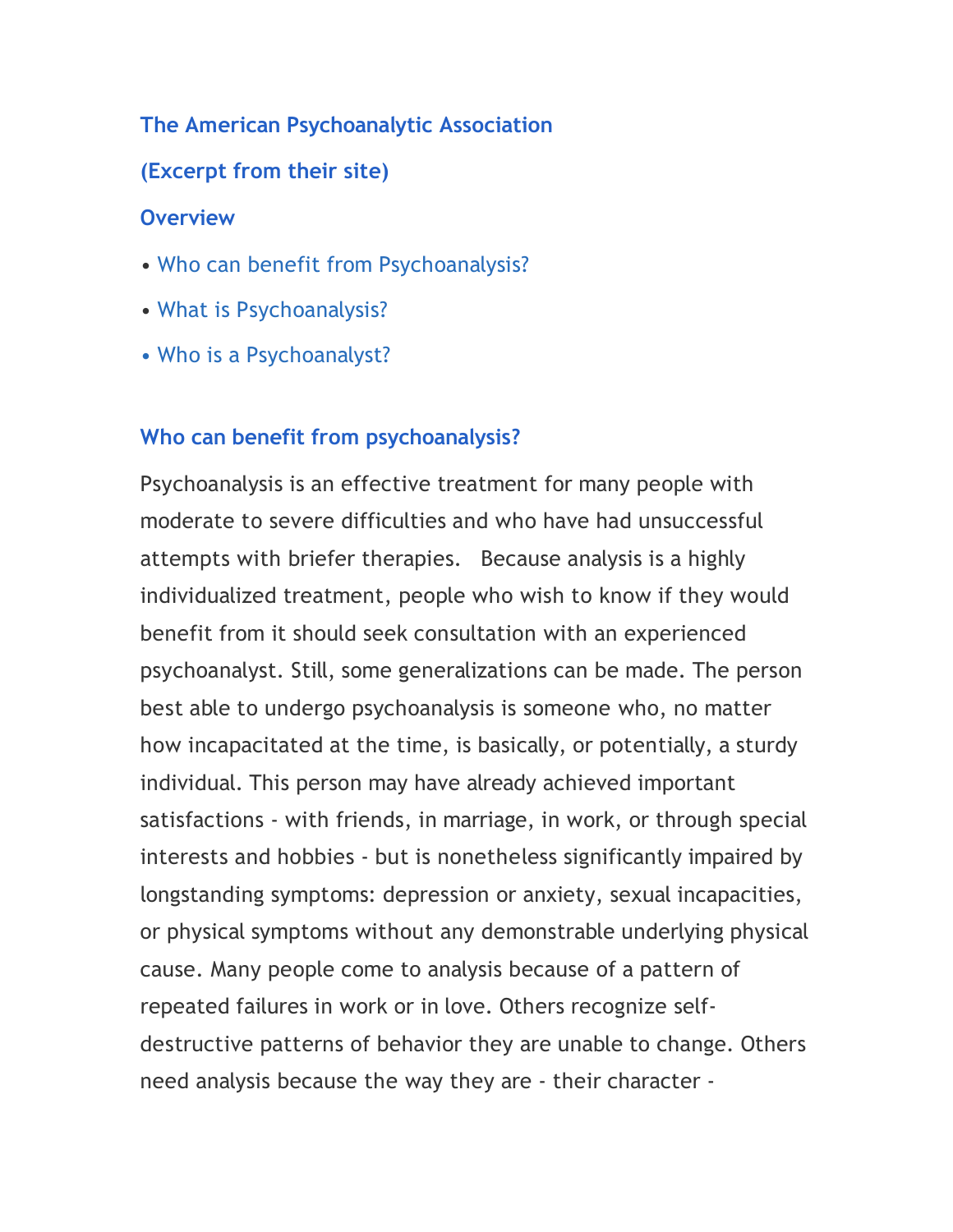substantially limits their choices and their pleasures. Some feel a painful but vague sense of unease and emptiness. And still others seek analysis definitively to resolve psychological problems that were only temporarily or partially resolved by other approaches.

Whatever the problem - and each is different - that a person brings to the analyst, it can be properly understood only within the context of that person's strengths and life situation. Hence, the need for a thorough evaluation to determine who will benefit - and who will not - from psychoanalysis.

# **What is Psychoanalysis?**

## **1. Psychoanalysis as a type of treatment**

What is psychoanalysis about? What sort of help does the analyst offer, and what will be expected of me? How does treatment work, and how will I know if it is working for me? Psychoanalysis is based on the observation that individuals are often unaware of the factors that determine their emotions and behavior. Because these factors are unconscious, the advice of friends and family, the reading of self-help books, or even the most determined efforts will often fail to provide enough relief. Psychoanalytic treatment explores how these unconscious factors affect current relationships and patterns of thought, emotion, and behavior. Treatment traces theses patterns back to their historical origins, considers how they have changed and developed over time, and helps the individual to cope better with the realities of their current life situation. Analysis can be viewed as an intimate partnership, in the course of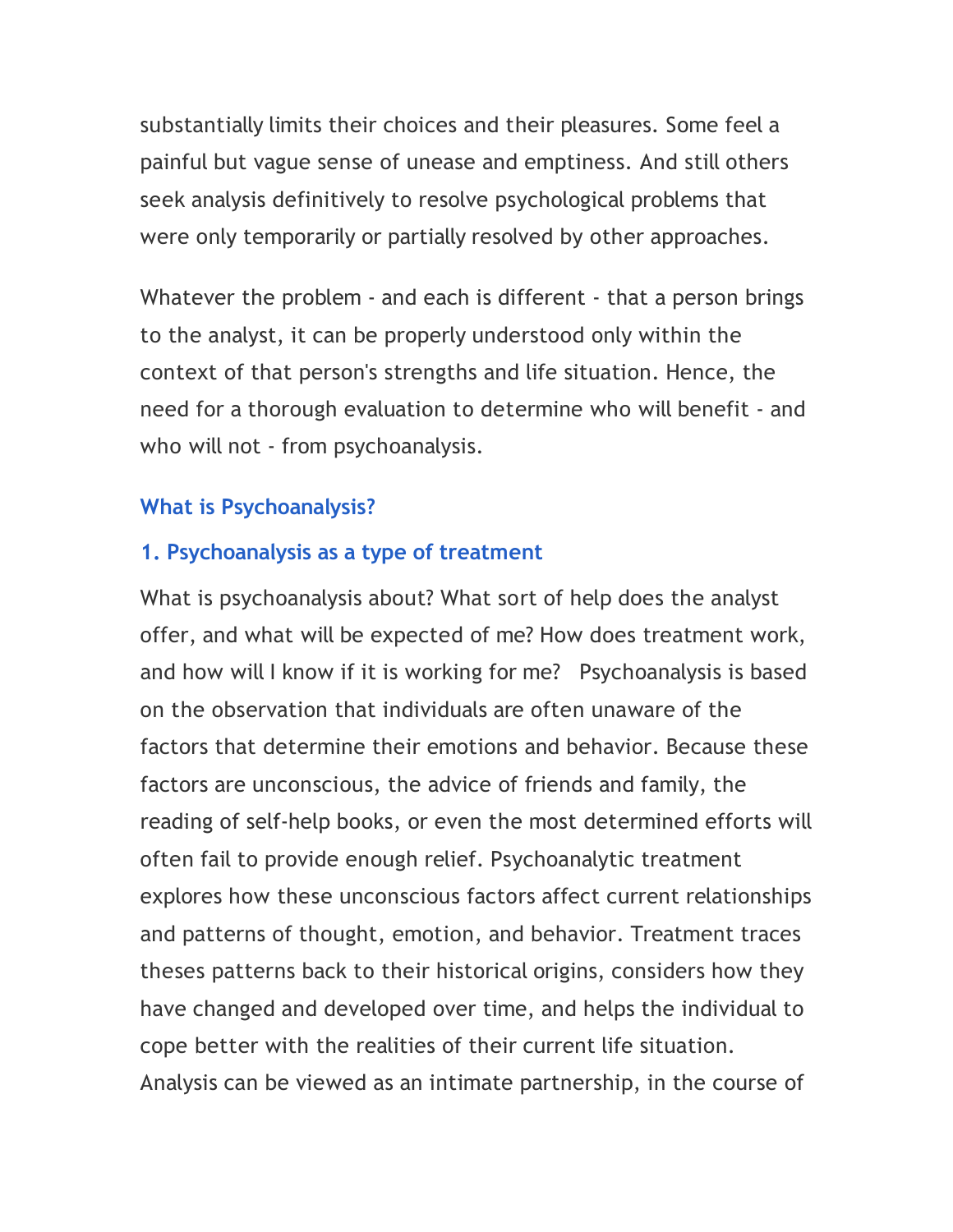which the patient becomes aware of the underlying sources of his or her difficulties, not simply intellectually but emotionally as well – in part by re-experiencing them with the analyst. From the beginning of therapy, patient and analyst work together to build up a safe and trusting relationship that enables the patient to experience aspects of his or her inner life that have been hidden because they are painful, embarrassing, or guilt-provoking.

In psychoanalysis, the patient typically comes four times a week, lies on a couch, and attempts to communicate as openly and freely as possible, saying whatever comes to mind. These conditions create the analytic setting, which enables you to become more aware of aspects of your internal experience previously hidden. As you speak, hints of the roots of current difficulties that have been out of your awareness gradually begin to appear – in certain repetitive patterns of behavior, thought, and emotion, in the subjects, which you find hard to talk about, in the ways you relate to the analyst. The analyst helps to identify these patterns, and together you and the analyst refine your understanding of the patterns that limit you or cause you pain, and help you elaborate new and more productive ways of feeling, thinking and behaving.

During the years that an analysis takes place, you wrestle with these insights, going over them again and again with the analyst and experiencing them in your daily life, fantasies, and dreams. You and the analyst join in efforts not only to modify crippling life patterns and remove incapacitating symptoms, but also to expand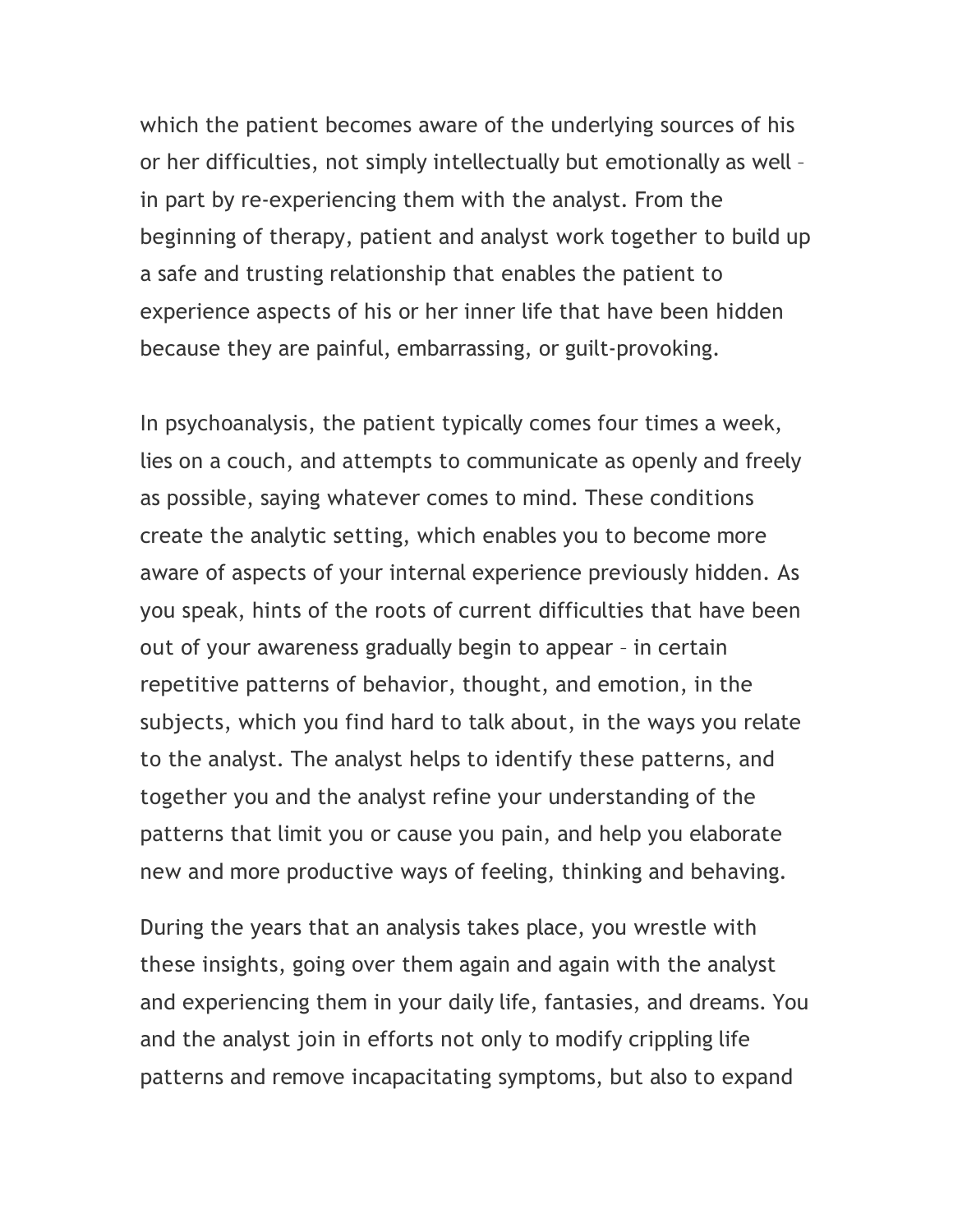your freedom to enjoy intimate relationships and professional and personal pursuits. Gradually, you will change in deep and meaningful ways; you may notice changes in your behavior, relationships, and sense of self. Before beginning psychoanalytic treatment, many people find it helpful to learn about some of the specific kinds of experiences that people often have when they start in analysis.

You may find that your analyst will talk less once the treatment begins. He or she will listen carefully to what you have to say, let you structure the sessions and set an agenda, allowing you to take the lead. He or she will speak when he or she has something to add to what you are saying. This may feel strange at first – people quite naturally expect their analyst to tell them what to talk about or to give them advice about how to solve their problems. But learning to watch where your thoughts and associations take you, without undue interference, is a vital part of the analytic process. Also, psychoanalysts understand that even the best direction and advice is limited in its potential to help you make meaningful and lasting changes in ingrained patterns of behavior and emotion.

Instead of providing more advice, your analyst will help you develop a greater understanding of the internal forces that are behind the difficulties that lead you to seek help, to help you understand why you think and feel and do things the way you do. In the end, this will enable you to change patterns that no longer work for you. One of the key goals of analysis is freedom, including the freedom of your mind to range freely in thought and feeling. It is very likely that problems in relationships are a part of the reason why you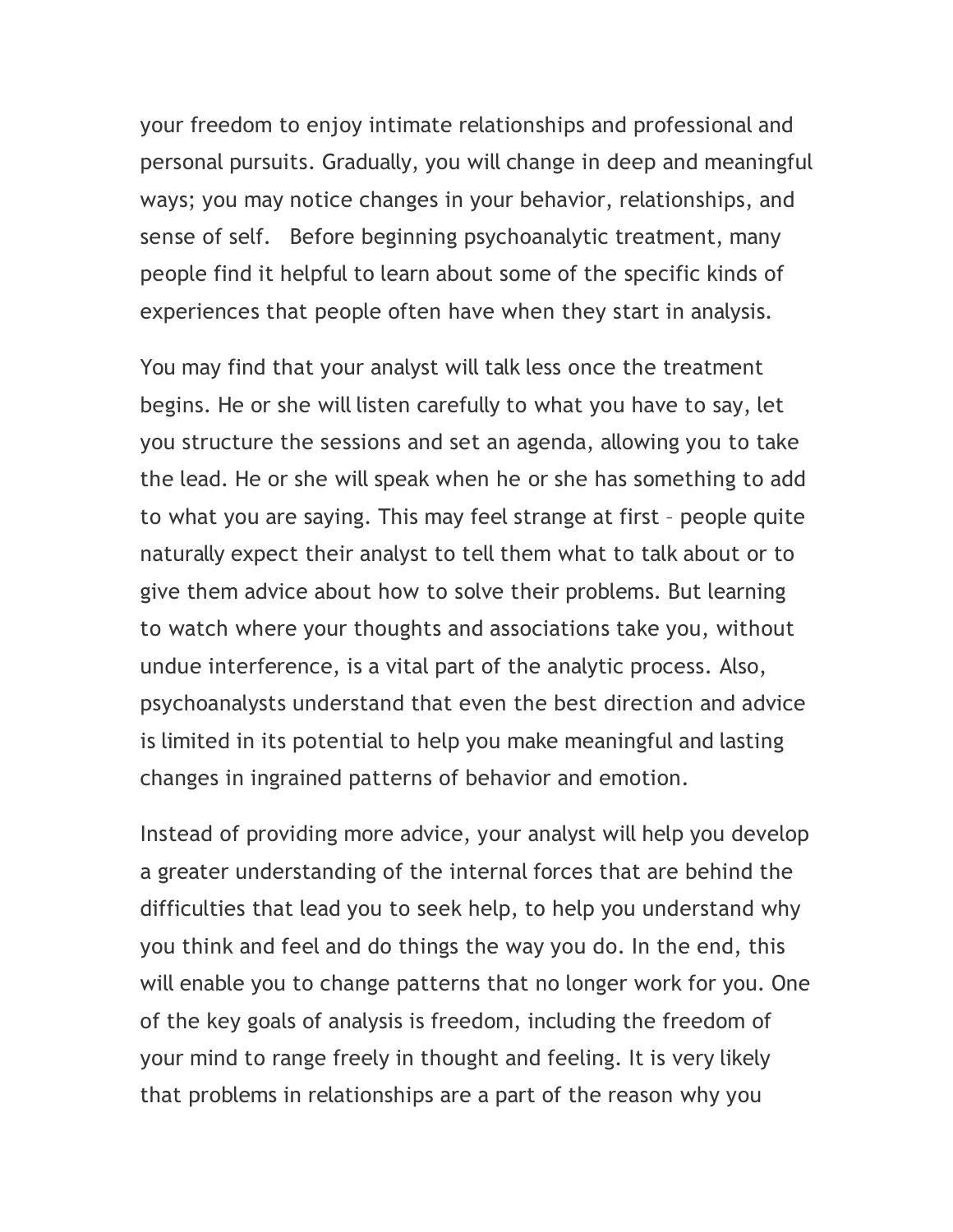originally sought treatment. Relationships are often a source of conflict, and they are an important source of information in psychotherapy. It will be important to discuss your intimate thoughts and feelings about significant people in your life, both negative and positive, with your analyst—including any thoughts and feelings you have about your analyst. In contrast to a friend, a relative, or a boss, your analyst is prepared to help you understand your experience – even if what you have to say is uncomfortable or seems inappropriate or rude. For example, if you think your analyst is condescending, clueless, intelligent, overprotective, attractive, or unkind – whatever you are thinking or feeling at the moment – it is wise to share it with him or her.

You will find that with your analyst you will be able to talk about anything that comes to your mind. Your analyst won't have any preconceived notions about what is right or what is wrong for you or what the best solution would be, and rather than repeating with you the sort of patterns you may encounter in life, he or she will help provide you with a new understanding. At first, you may find it difficult to talk about how you are experiencing your analyst. So, just like the important issues that brought you into treatment, your analyst will encourage you to share your thoughts and feelings regarding your relationship with him or her. One way the analyst does this is by encouraging you to speak as openly and freely as possible, sharing everything in your experience – whatever thoughts and feelings come to mind at the moment in session.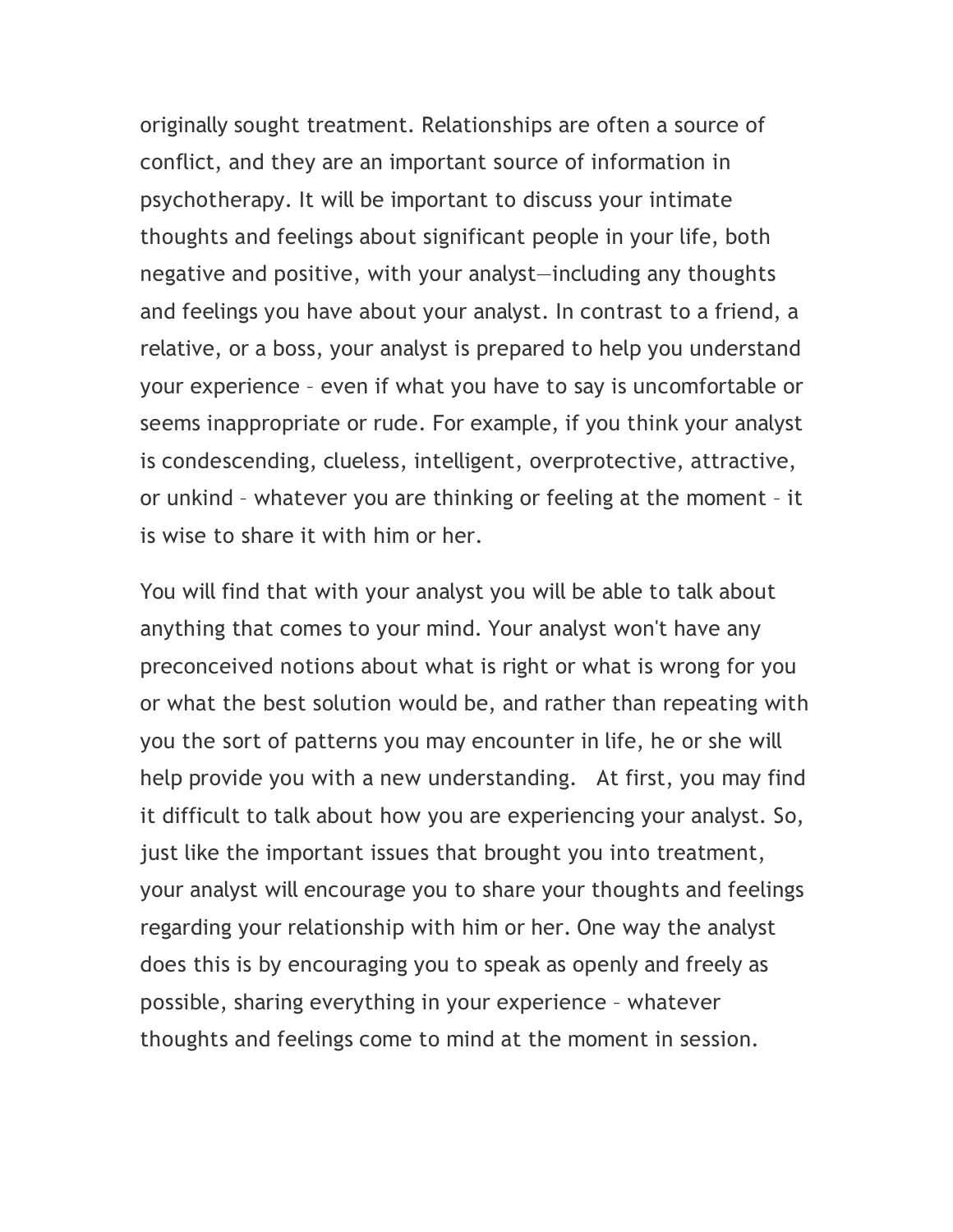Ordinarily, people edit many of their thoughts and feelings, or may have never even put them into words before, because they feel what they have to say is too personal, or trivial, may hurt other people's feelings, or is simply absurd. Whatever the concern – it doesn't matter – it is important to share it with your analyst. What you think is too personal, trivial, hurtful, or absurd is often the key to something very important.

Your analyst will facilitate the therapeutic process by offering you use of the couch. Analysis is the only treatment in which the patient lies on a couch and does not look at the analyst. Lying on the couch and not looking at the analyst may seem strange at first but in most cases enables patients to think and feel more freely and spontaneously about their internal experience – and to express themselves without excessive concern about the analyst's reaction. Most patients actually prefer to work this way and become quite comfortable once they get accustomed to lying down.

Before long, you will find that you are able to talk freely and openly and you and your analyst will be able to collaborate in useful and unexpected ways that will help you grow. While analysis is productive and useful in a number of ways, you will encounter apparent roadblocks along the way. Real lasting change does not come easy and is often accompanied by unexpected discomforts, diversions, and delays. For some, this means feelings of anxiety or depression or crying episodes, which may make you worry that you are getting worse. Or the opposite may be true. You may feel all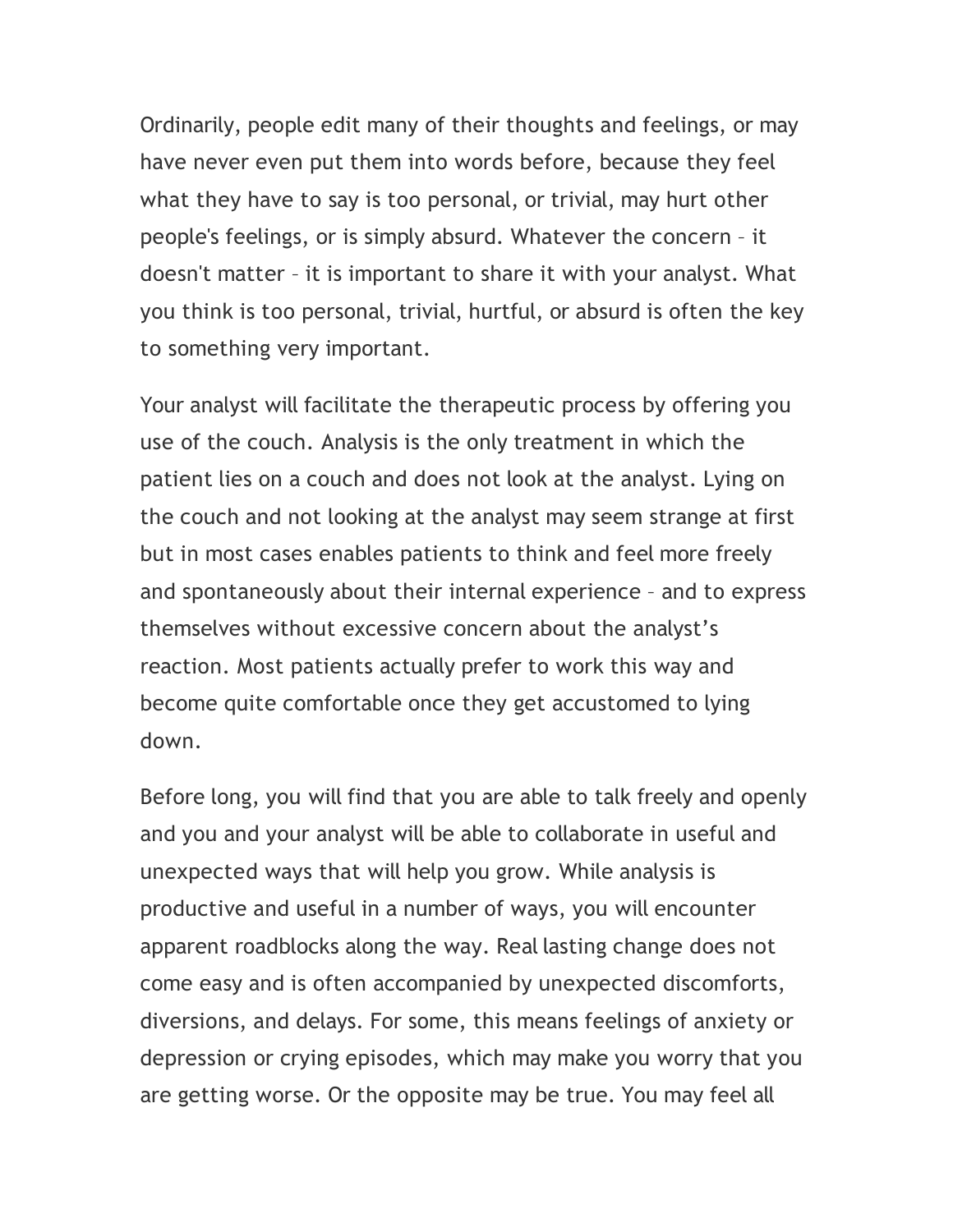your difficulties have vanished and you are ready to move on. For some, it means periods of silence, or spinning ones wheels, or boredom, or excitement, or a sense that nothing therapeutic is being accomplished. Sometimes you may even not want to come to sessions. You can be assured that such negative thoughts are completely to be expected, and they are typically a good indication that you are working on important issues.

To promote the kind of growth and change that analysis aims to accomplish requires time and energy, therefore, analytic treatment is open-ended. The treatment typically lasts for a number of years, a period to be mutually determined over the course of time by you and your analyst. Together, you and your analyst will decide when to end your treatment, and will spend some time processing the decision. It is important for you to talk about leaving treatment with your analyst before you stop coming. This period can be a most productive period of work, when you and your analyst review and organize your understanding of the work you have done together, and when you process your experience of ending this period of working together.

 [Adapted from a piece written by Eve Caligor, M.D. and Lisa Piazza, M.D., Columbia University Center for Psychoanalytic Training and Research.]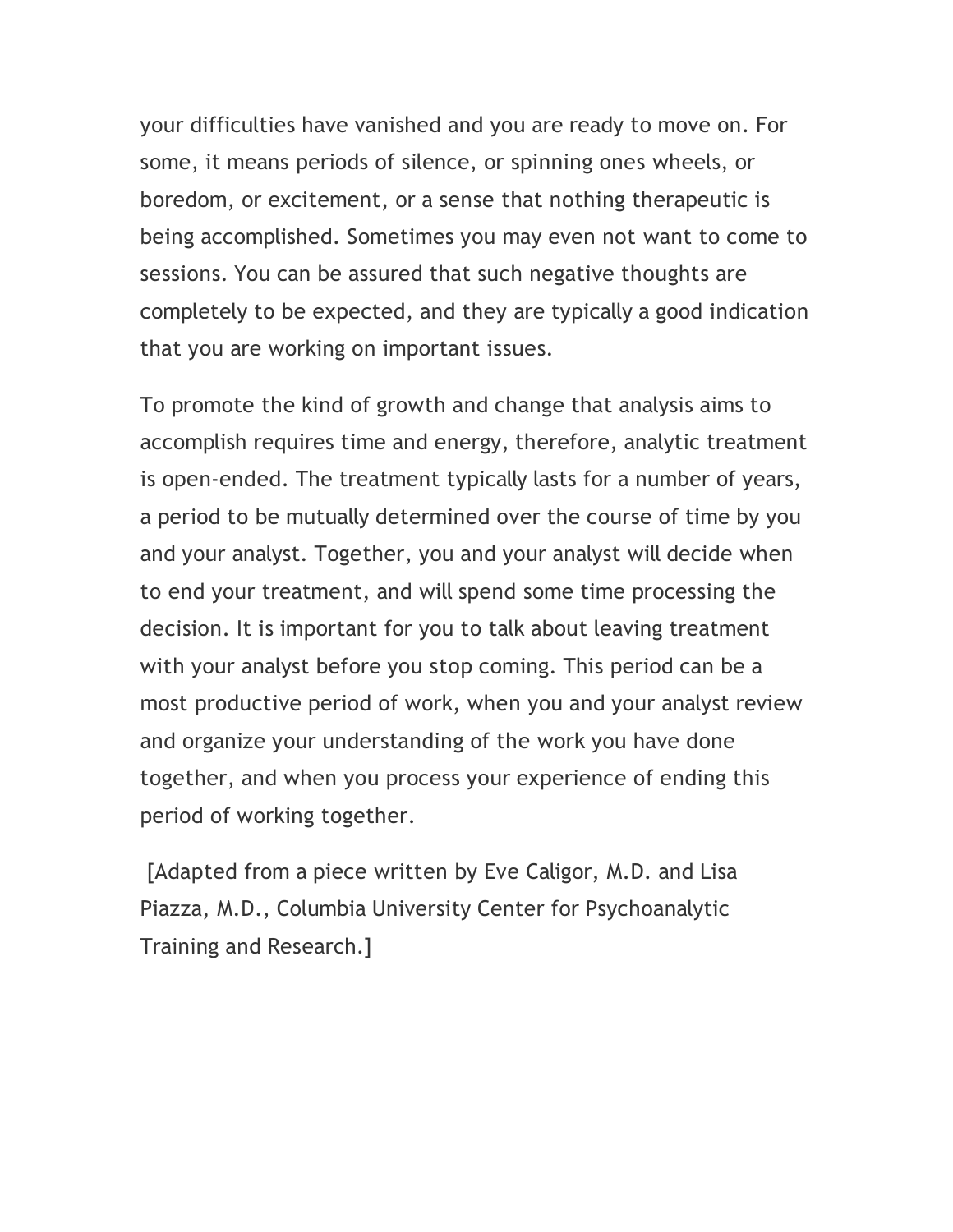### **Who is a Psychoanalyst?**

The designation "psychoanalyst" is not protected by federal or state law: anyone, even an untrained person, may use the title. It is therefore important to know the practitioner's credentials before beginning treatment.

Graduate psychoanalysts trained under the auspices of the American Psychoanalytic Association have had very rigorous and extensive clinical education. Candidates accepted for training at an accredited training institute must meet high ethical, psychological, and professional standards. These candidates are either physicians who have completed a four-year residency program in psychiatry, psychologists or social workers who have completed a doctoral program in their fields or hold a clinical masters degree in a mental health field where such a degree is generally recognized as the highest clinical degree; all must have had extensive clinical experience. Outstandingly qualified scholars, researchers, educators, and selected other professionals may also be approved for psychoanalytic training. All accepted candidates, whatever their background, then begin at least four years of psychoanalytic training.

This training consists of three parts. Candidates attend classes in psychoanalytic theory and technique. They undergo a personal analysis. And they conduct the psychoanalysis of at least three patients under the close and extended supervision of experienced analysts. Candidates who plan to treat children attend further